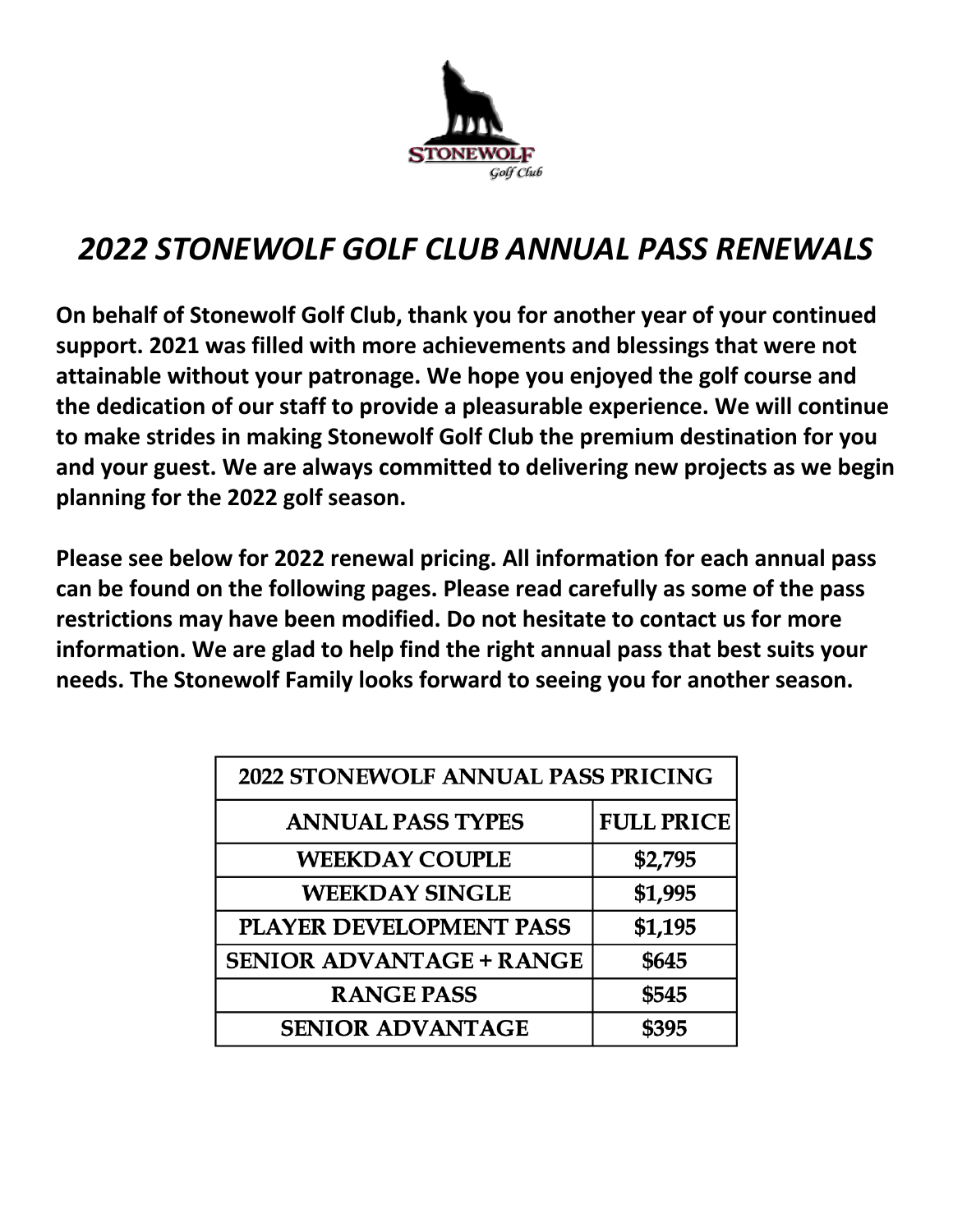## *2022 ANNUAL PASS INFORMATION*

#### **WEEKDAY COUPLE & SINGLE ANNUAL PASS**

- Ø **Unlimited Green & Cart Fees for the 2022 Calendar Year**
- Ø **Valid Any Time Monday – Friday (No golfing privileges on Weekends/Holidays)**
	- o **Reciprocal privileges to other WGM courses based on pass restrictions**
- Ø **Full Range Pass Included**
- Ø **Tee Times can made up to 14 days in advance**

#### **PLAYER DEVELOPMENT ANNUAL PASS**

- Ø **Unlimited Green & Cart Fees for the 2022 Calendar Year**
- Ø **Valid Any Day After 2:00 pm Only**
	- o **Valid After 1:00 pm outside Daylight Savings Period**
	- o **Reciprocal privileges to other WGM courses based on pass restrictions**
- Ø **Full Range Pass Included**
- Ø **Tee Times can made up to 7 days in advance**

#### **SENIOR ADVANTAGE ANNUAL PASS (Range Pass Optional)**

- Ø **Must be at least the age of 55 or older to qualify**
- Ø **Unlimited Greens Fees for the 2022 Calendar Year**
- Ø **Mandatory \$21.00 cart fee required for each round of golf & cart**
	- o **No rain checks or 9 Hole rates**
- Ø **Valid any time Monday – Thursday, and Fridays before 10:00 am**
	- o **No privileges Fridays after 10 am or any time on the Weekends/Holidays**
	- o **No reciprocal privileges to other WGM courses**
- Ø **Tee Times can made up to 7 days in advance**

**WGM RECIPROCAL PRIVILEGE: Stonewolf Golf Club Pass Holders with reciprocal privileges (Monday-Friday anytime and after 1:00 on Weekends & Holidays) are eligible at the following Walters Golf Management golf courses: Gateway National Golf Links, Far Oaks Golf Club, Normandie Golf Club, Woods Fort Golf Club & Innsbrook Resort & Golf Club. A fee of \$19.99 is required per round at most reciprocal courses whether walking or riding and a reciprocal fee of \$24.99 is required at Gateway National & Far Oaks. (Rates subject to change). All tee times for reciprocal courses must be made through the Stonewolf Golf Club Golf Shop and can be made 24 hours in advance of the tee time or 48 hours in advance if Stonewolf is closed for a private golf outing.**